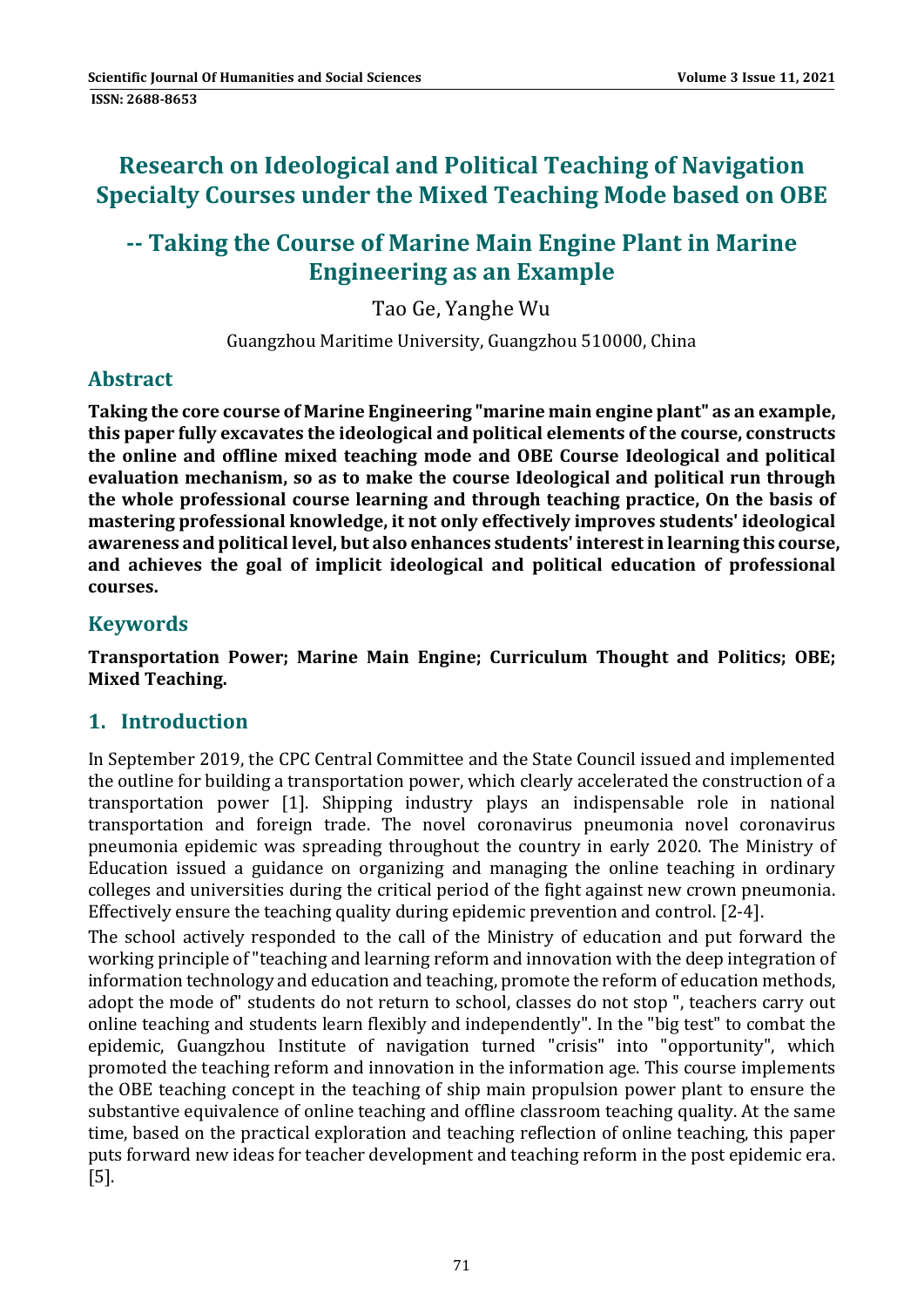### **2. Teaching Research based on OBE Mode**

OBE (outcome-based education), results oriented education, that is student-centered, learning results oriented and continuous improvement. The purpose of OBE concept is to ensure "students' income", that is, the goal of teaching design and teaching implementation is the final learning achievement of students through the educational process. The emphasis is on learning achievement oriented, reverse completing the "student-centered" teaching design, and forward teaching practice. The core of OBE teaching concept is "student-centered", which is in line with the online teaching requirements during epidemic prevention and control. Therefore, it is necessary to actively explore how to fully practice the OBE teaching concept in online and offline teaching. [6-8] Therefore, the online and offline Teaching Reconstruction Design of the course marine main engine plant based on OBE concept is carried out, and a preliminary exploration is made from the aspects of teaching objectives, teaching contents, teaching methods, quality monitoring and evaluation system.

Adhering to the school running philosophy of "Building Morality and cultivating people, learning for application, serving the school and developing with characteristics", the course of marine main engine plant constructs the four in one course goal of "knowledge ability thinking" value" based on Bloom's teaching goal classification theory. In order to uphold and practice OBE's "student-centered" teaching concept, the teaching goal emphasizes "students' income", that is, through the learning of this course, students can gain in four aspects: knowledge, ability, thinking and value. In order to realize the whole staff, whole process and all-round education task, the organic combination of professional courses and ideological and political education is the only way. As one of the core courses of marine engineering, marine main engine has the characteristics of rich content, wide coverage and many teaching cases. STCW Manila amendment [4] stipulates that qualified crew members need to meet corresponding skill requirements, one of which is ship engine maintenance and management.

Marine main engine plant is a comprehensive core compulsory course for marine engineering majors. It is opened for junior undergraduates. It is one of the three tube wheel competency examination courses for marine crew. It is a necessary course for the operation, management, disassembly and overhaul of marine diesel engine and its auxiliary equipment. This course is based on the Manila amendment to STCW78 / 10 Convention and the training program for seamen of seagoing ships (version 2021) issued by the Ministry of transport. It adopts the OBE online and offline teaching concept and integrates the online teaching mode of "project training and practical teaching". The online course focuses on the cultivation of comprehensive logical analysis ability and skill training such as disassembly, overhaul and operation management of diesel engine parts in ship engine room, so that students can have professional core skills such as fault diagnosis logical thinking, skilled operation, maintenance and overhaul and maintenance management. The course includes basic knowledge of diesel engine, main components and structure of diesel engine, overhaul of diesel engine lifting cylinder Theories and online teaching projects such as diesel engine parts measurement, diesel engine operation and management. At the same time, with the help of the marine engine simulator training course of Dalian Maritime University, which reflects the comprehensive application of marine engine professional knowledge, supporting its fully independently developed software, and passing the international certification, it has reached the international leading level in threedimensional, networking and fidelity. In order to improve students' ability to comprehensively use their knowledge and solve complex real ship application problems, the course mainly adopts the combination of classroom teaching and experiment, which has strong theoretical and practical significance. Therefore, it has certain reference significance to explore the online and offline teaching mode of ship main propulsion power plant.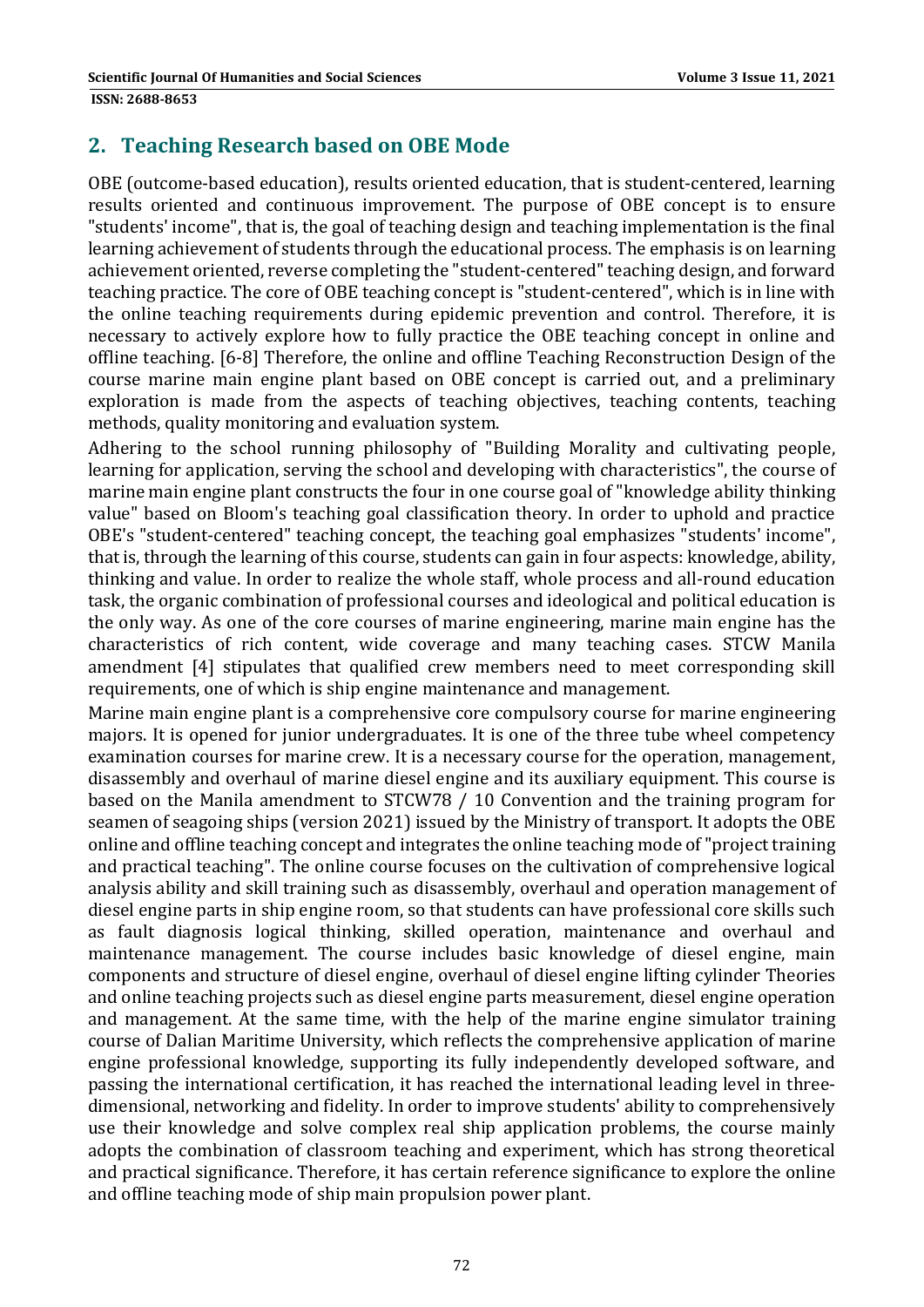### **3. Excavation of Ideological and Political Elements**

### **3.1. Excavation of Ideological and Political Elements**

There is a big difference between the course of Ideological and political education and the course of Ideological and political education. Its focus is still the teaching of professional knowledge and skills. It cannot be full of Ideological and political education. The elements of Ideological and political education play the role of the finishing touch. In the process of implementing curriculum ideological and political education, we should give full play to the role of implicit ideological and political education of professional curriculum, achieve the effect of "moistening things silently", and have high requirements for the professional knowledge and cultural literacy of teaching personnel [5]. The contemporary engineering concept reflects the new trend of cross integration and coordinated construction of engineering technology and society, economy, culture, health, law and ecology in solving complex engineering problems, including engineering values, engineering systems, engineering safety, engineering ecology, engineering law, engineering ethics, engineering society, engineering science Engineering technology view, etc.

After repeated speculation and discussion by the teaching team, combined with the knowledge structure of the course marine main engine plant, and based on the original teaching content, in order to achieve the four in one course goal of "knowledge ability thinking value", build a "Course Ideological and political case base", which will integrate navigation culture, maritime hot spots, scientific and technological achievements of shipping industry, academic frontier Various types of materials such as marine engineering scientific research experience are seamlessly connected and organically integrated with the teaching content, realizing the infiltration of moral education elements into the teaching content. Specially designed classroom novel coronavirus pneumonia related diseases, such as: facing the new crown pneumonia epidemic situation, as a ship's crew, please talk about how to understand the special feelings of the country, social responsibility and occupation spirit. By strengthening ideological and political education in professional courses, students can establish correct socialist core values and modern ship engine managers under the background of new engineering, clarify family and country feelings, social responsibility and professional ethics, and cultivate the innovative spirit of daring to take responsibility, willing to contribute and actively explore and the craftsman spirit of excellence. In order to realize the deep combination of "teaching scientific research management", a "course professional case base" is built, including four types of cases: new diesel engine principle, scientific research topic, marine diesel engine fault case and academic frontier of fault diagnosis. The in-depth analysis of various cases through group discussion or non-standard answer homework has stimulated students' interest in learning, cultivated the logical thinking of fault diagnosis, and improved the ability to solve real ship fault diagnosis, analysis and problem-solving. Through the construction of "curriculum ideological and political case base" and "curriculum professional case base", this course has improved the high-level, highlighted the innovation, increased the challenge, and realized academic leading teaching, which not only realizes the connection between teaching and applied technical knowledge of front-line jobs, but also improves the academic education of teaching and scientific research.

#### **3.2. Reform of Mixed Teaching Method of Ideological between Political Course and Professional Knowledge**

The traditional teaching method takes teachers as the main body and students passively accept knowledge. This method is easy to lead to the disconnection between the teacher and the receiver. Teachers do not understand students' mastery of knowledge, and students do not understand teachers' teaching methods. As one of the backbone professional courses of marine engineering, the course of marine main engine plant has many knowledge points and long class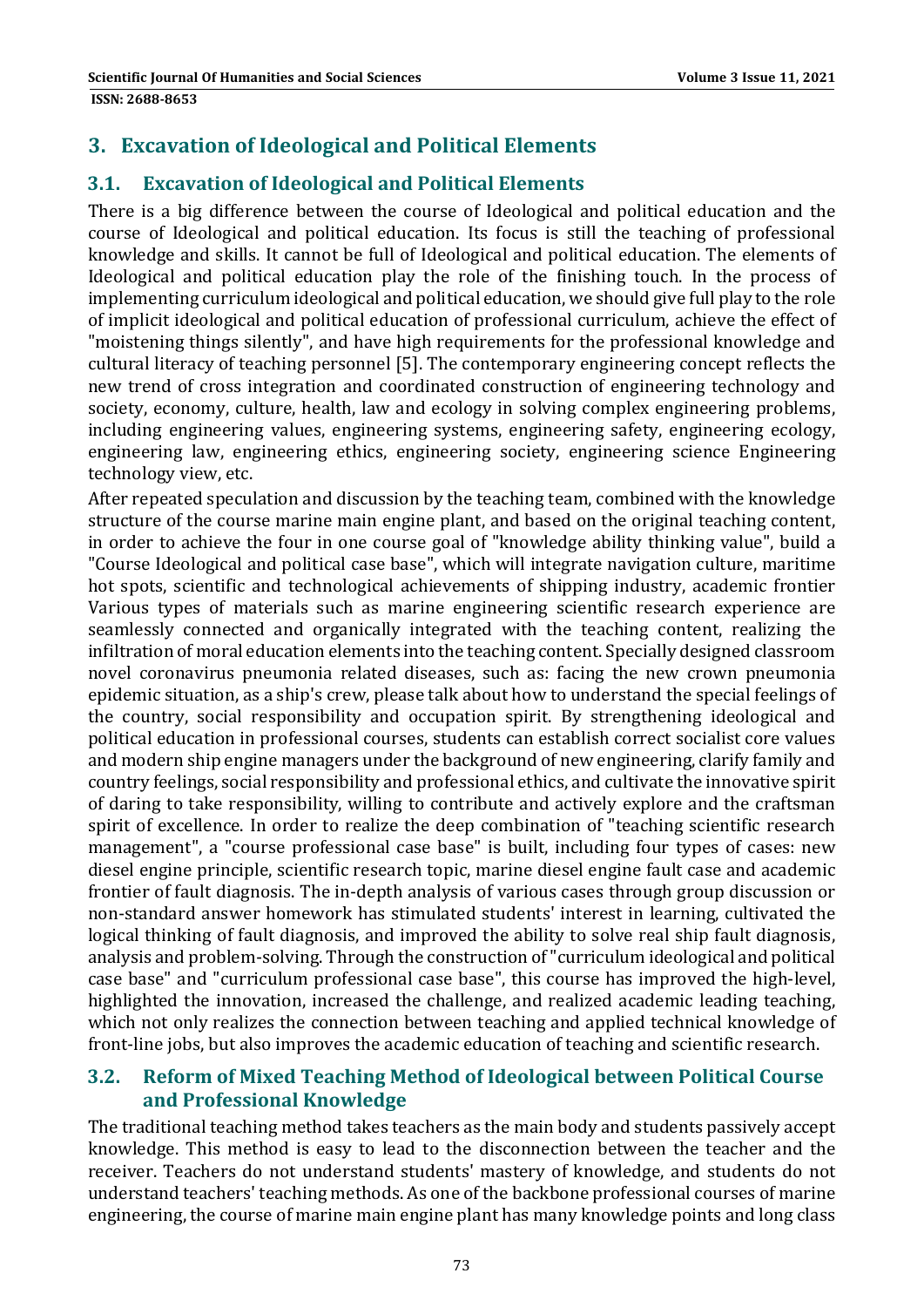hours. If it is monotonous classroom teaching after a semester, students will inevitably feel boring. Therefore, exploring a new online and offline mixed teaching mode can better attract students' attention and enhance the teaching effect. At present, the mixed teaching method has been implemented in many schools and achieved good teaching results. In the long-term teaching and research of the teaching team, a set of online and offline mixed teaching mode integrating ideological and political elements has been summarized. Combined with the advantages of hybrid teaching mode, based on OBE education concept, student-centered, problem-oriented, value-oriented, superstar learning and other teaching platforms, build a target problem-oriented online and offline hybrid teaching mode with the characteristics of this course, so as to form "independent learning before class, face-to-face guidance during class and consolidation and expansion after class" Three stage teaching links lay the foundation for the sustainable development of curriculum ideological and political education. The teaching mode and method of curriculum ideological and political integration are shown in Figure 4.

OBE regards students as the main body of teaching activities, focusing on what students have learned, rather than what teachers have taught. No matter how perfect the teaching design is and how rich the teaching activities are, it cannot directly prove what students have learned. Therefore, it is imperative to establish a set of curriculum ideological and political evaluation mechanism based on OBE. In the long-term teaching activities, the course team has explored a set of effective evaluation mechanisms including debate competition, knowledge competition, questionnaire survey, course summary and so on. Through these methods, we can clearly understand the mastery degree of students' professional knowledge and ideological and political trends, and indirectly reflect the effect of curriculum ideological and political. Limited by space, the specific evaluation scheme is not repeated here.

### **4. Conclusions and Recommendations**

By the time of submission, the teaching team had completed the ideological and political teaching reform practice of ship main propulsion power plant in four natural classes in the major of marine engineering. Based on the OBE curriculum ideological and political evaluation mechanism, the team organized 4 debate competitions and 5 knowledge contests, and sent and received 207 valid questionnaires. After the evaluation of the teaching team and teachers, the results show that the effect of Ideological and political teaching is satisfactory. The vast majority of students' Ideological and political consciousness has been greatly improved. At the same time, it has also enhanced students' interest in learning this course, and achieved the goal of implicit ideological and political education in professional courses.

### **Acknowledgments**

This work was sponsored by the Online and offline mixed first-class course cultivation project of Guangzhou Maritime University (No: C2106001230).

### **References**

- [1] Implementation Opinions on implementing the outline for building a strong transportation country [n]. Dalian daily, May 28, 2021 (006).
- [2] Liu Shan, Zeng Ling Chao. The path of promoting college students' ideals and beliefs education in the perspective of liedu Shuren -- an important speech by general secretary Xi Jinping at the National Conference on Ideological and political work in Colleges and universities [J]. Journal of Changchun University of Science and Technology (SOCIAL SCIENCES), 2019,32 (01): 11-15.
- [3] Tang Aijun. China's ideological strategic choice in the great change that has not happened in a century [J]. Guide to ideological and theoretical education, 2021 (04): 78-84.